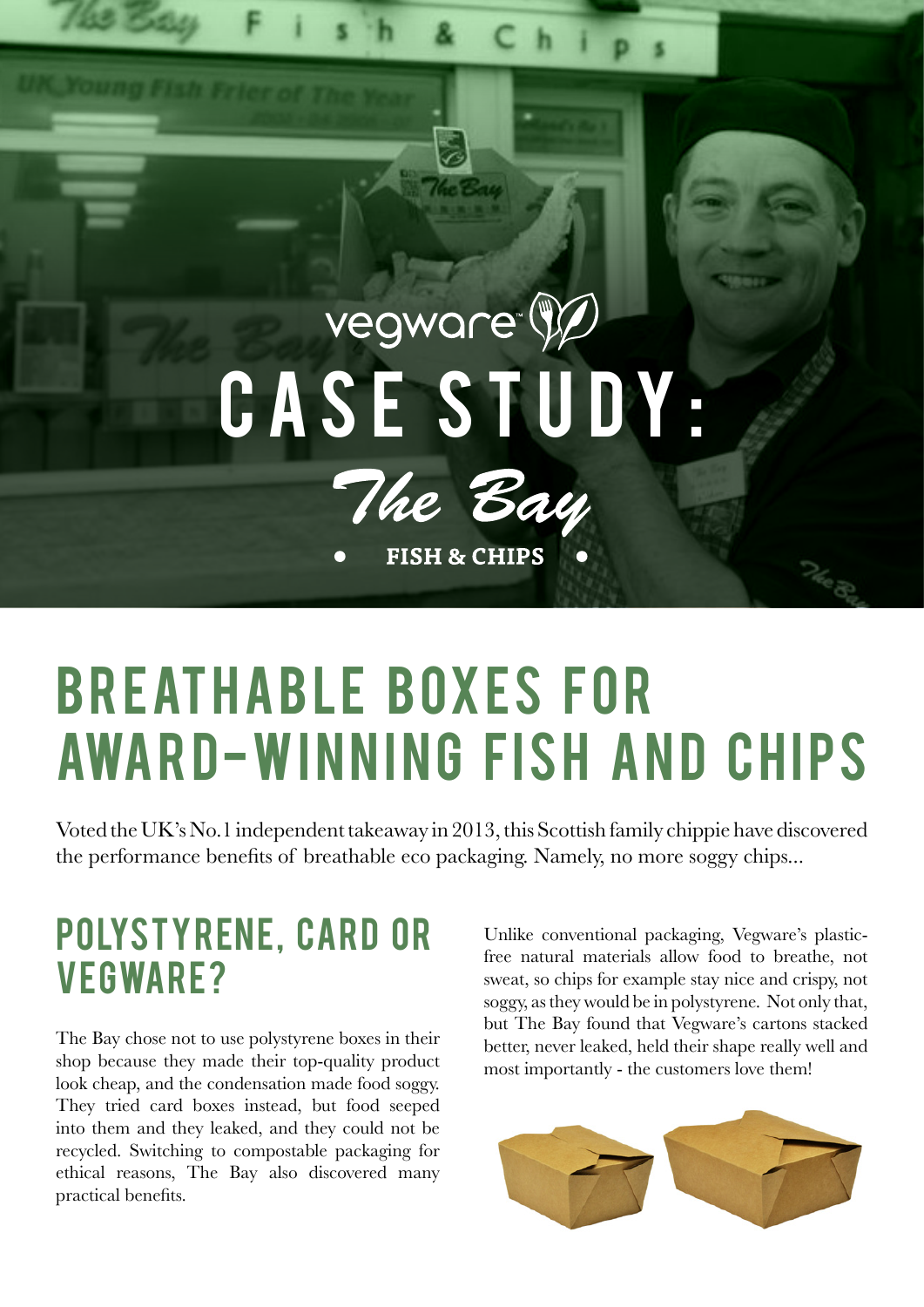**We were delighted when we found out that Vegware offered low run custom branding. Customers buy with their eyes and the boxes look quality, so they're already expecting a premium product. The customers love it!**

 $\overline{\phantom{a}}$ 

### **BIG AWARD WINS**

Used compostable packaging now shares one waste stream with food waste, collected once a week by Keenans who take 5 weeks to turn it into quality compost used by Aberdeenshire farmers.

Boosting sustainability at The Bay has helped them stand out and win awards, such as the sustainability prize and the top prize at the National Fish and Chips Awards in 2013 and the SRA 2014 Environmental Award.

 $-66$ 

**I told the judges about working with Vegware, about our food waste recycling and our carbon footprint. It was The Bay's commitment to the environment that made us stand out and win the top prize.**





**ZZ** MEMBERS OF STAFF 40+ AWARDS 5,600 CUSTOMERS A WEEK

**There is no point in trying to produce the best fish and chips that you possibly can and telling customers about the sustainability of your ingredients, only to pack them into a polystyrene box so the food sweats and the rubbish ends up being sent to landfill.**

 $\epsilon\epsilon$ 

**Something many friers don't understand is that cardboard packaging is only recyclable before any food goes into the box. Once food has come into contact with it, the box has to go to landfill. Only compostable packaging can be recycled into compost as food waste – that's why we use Vegware!**

**CALUM RICHARDSON,** OWNER, **THE BAY FISH & CHIPS**